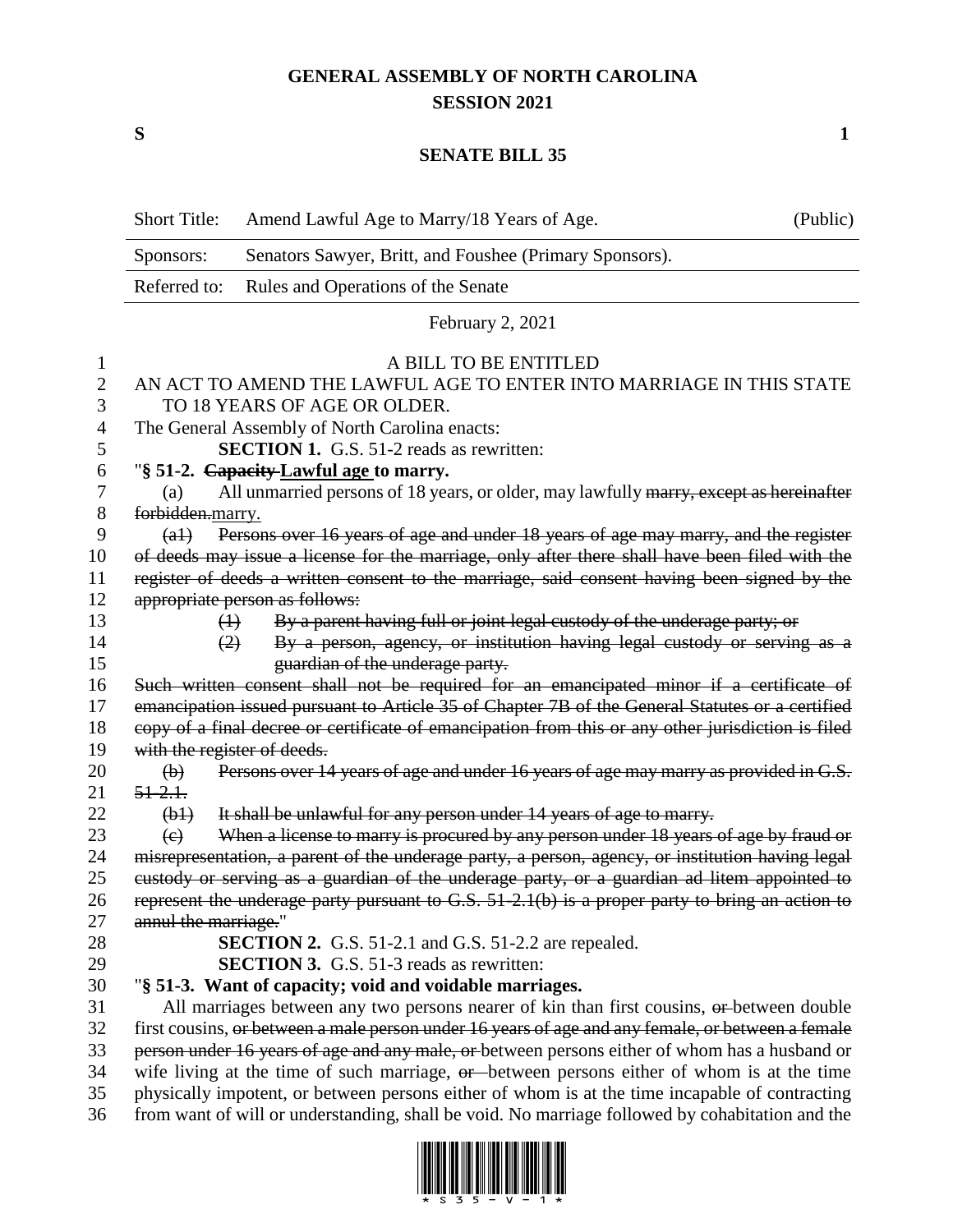## **General Assembly Of North Carolina Session 2021**

 birth of issue shall be declared void after the death of either of the parties for any of the causes 2 stated in this section except for bigamy. No marriage by persons either of whom may be under 16 years of age, and otherwise competent to marry, shall be declared void when the girl shall be 4 pregnant, or when a child shall have been born to the parties unless such child at the time of the action to annul shall be dead. A marriage contracted under a representation and belief that the female partner to the marriage is pregnant, followed by the separation of the parties within 45 days of the marriage which separation has been continuous for a period of one year, shall be voidable unless a child shall have been born to the parties within 10 lunar months of the date of separation." **SECTION 4.** G.S. 51-16 reads as rewritten: "**§ 51-16. Form of license.** License shall be in the following or some equivalent form:

 To any ordained minister of any religious denomination, minister authorized by a church, any magistrate, or any other person authorized to solemnize a marriage under the laws of this State: A.B. having applied to me for a license for the marriage of C.D. (the name of the man to be written in full) of (here state his residence), aged \_\_\_\_ years (race, as the case may be), the son of (here state the father and mother, if known; state whether they are living or dead, and their residence, if known; if any of these facts are not known, so state), and E.F. (write the name of the woman in full) of (here state her residence), aged \_\_\_\_ years (race, as the case may be), the daughter of (here state names and residences of the parents, if known, as is required above with 21 respect to the man). (If either of the parties is under 18 years of age, the license shall here contain the following:) And the written consent of G.H., father (or mother, etc., as the case may be) to 23 the proposed marriage having been filed with me, and there being no legal impediment to such marriage known to me, you are hereby authorized, at any time within 60 days from the date hereof, to celebrate the proposed marriage at any place within the State. You are required within 10 days after you shall have celebrated such marriage, to return this license to me at my office with your signature subscribed to the certificate under this license, and with the blanks therein filled according to the facts, under penalty of forfeiting two hundred dollars (\$200.00) to the use of any person who shall sue for the same.

Issued this  $\_\_\_$  day of  $\_\_\_$ 

 $L.M.$ 

Register of Deeds of \_\_\_\_ County

 Every register of deeds shall, at the request of an applicant, designate in a marriage license issued the race of the persons proposing to marry by inserting in the blank after the word "race" the words "white," "black," "African-American," "American Indian," "Alaska Native," "Asian Indian," "Chinese," "Filipino," "Japanese," "Korean," "Vietnamese," "Other Asian," "Native Hawaiian," "Guamarian," "Chamorro," "Samoan," "Other Pacific Islander," "Mexican," "Mexican-American," "Chicano," "Puerto Rican," "Cuban," "Other Spanish/Hispanic/Latino," or "other," as the case may be. The certificate shall be filled out and signed by the minister, officer, or other authorized individual celebrating the marriage, and also be signed by two witnesses present at the marriage, who shall add to their names their place of residence, as follows:

 I, N.O., an ordained or authorized minister or other authorized individual of (here state to what religious denomination, or magistrate, as the case may be), united in matrimony (here name 44 the parties), the parties licensed above, on the day of \_\_\_\_\_, \_\_\_, at the house of P.R., in (here name the town, if any, the township and county), according to law.

 $N.O.$ 

Witness present at the marriage:

S.T., of (here give residence)."

**SECTION 5.** G.S. 51-17 reads as rewritten:

"**§ 51-17. Penalty for issuing license unlawfully.**